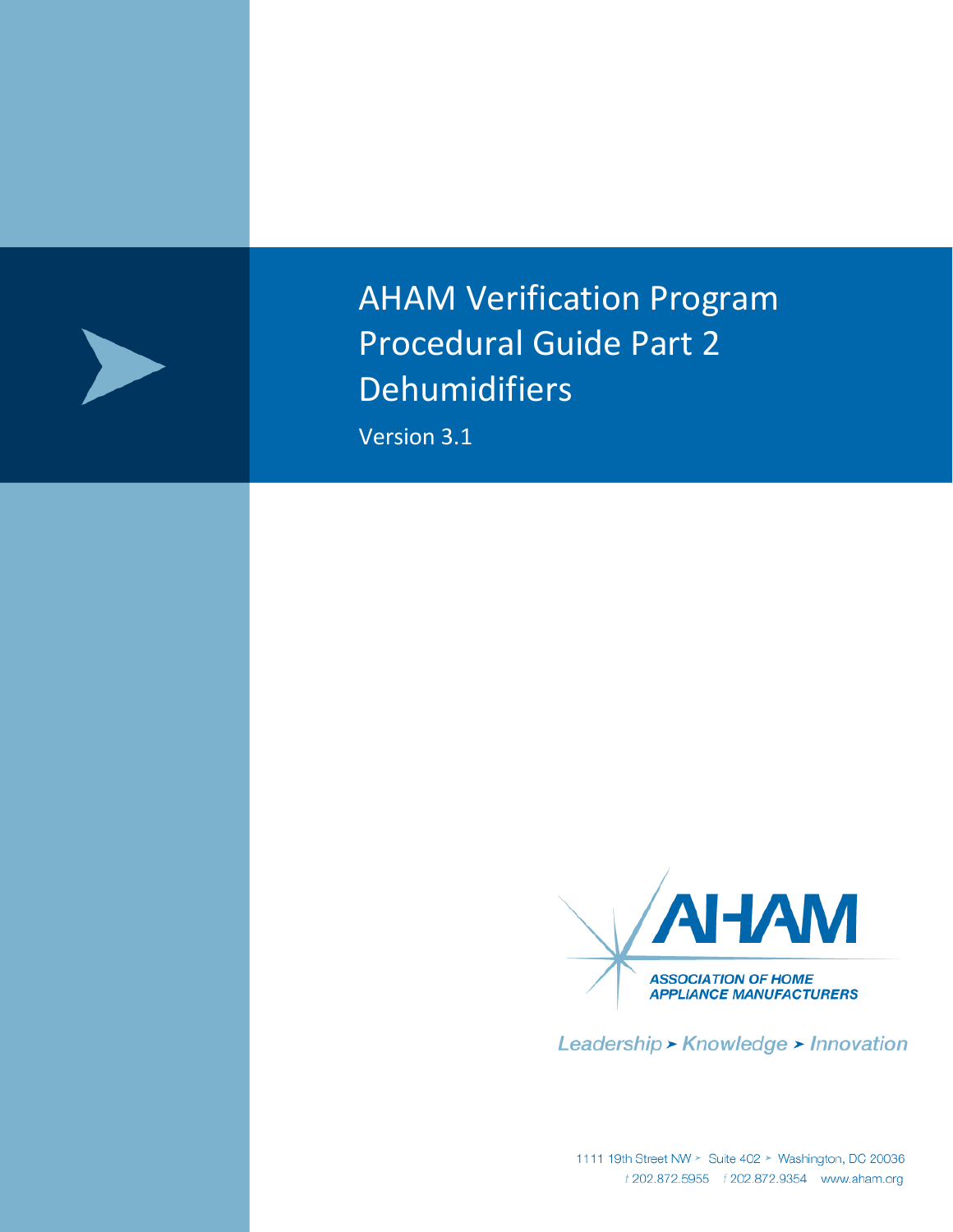## **Sponsor:**

Association of Home Appliance Manufacturers (AHAM) 1111 19th St. NW, Suite 402 Washington, DC 20036

#### **Administrator:**

Intertek Testing Services 3933 US Route 11 Cortland, NY 13045-9717

©AHAM 2020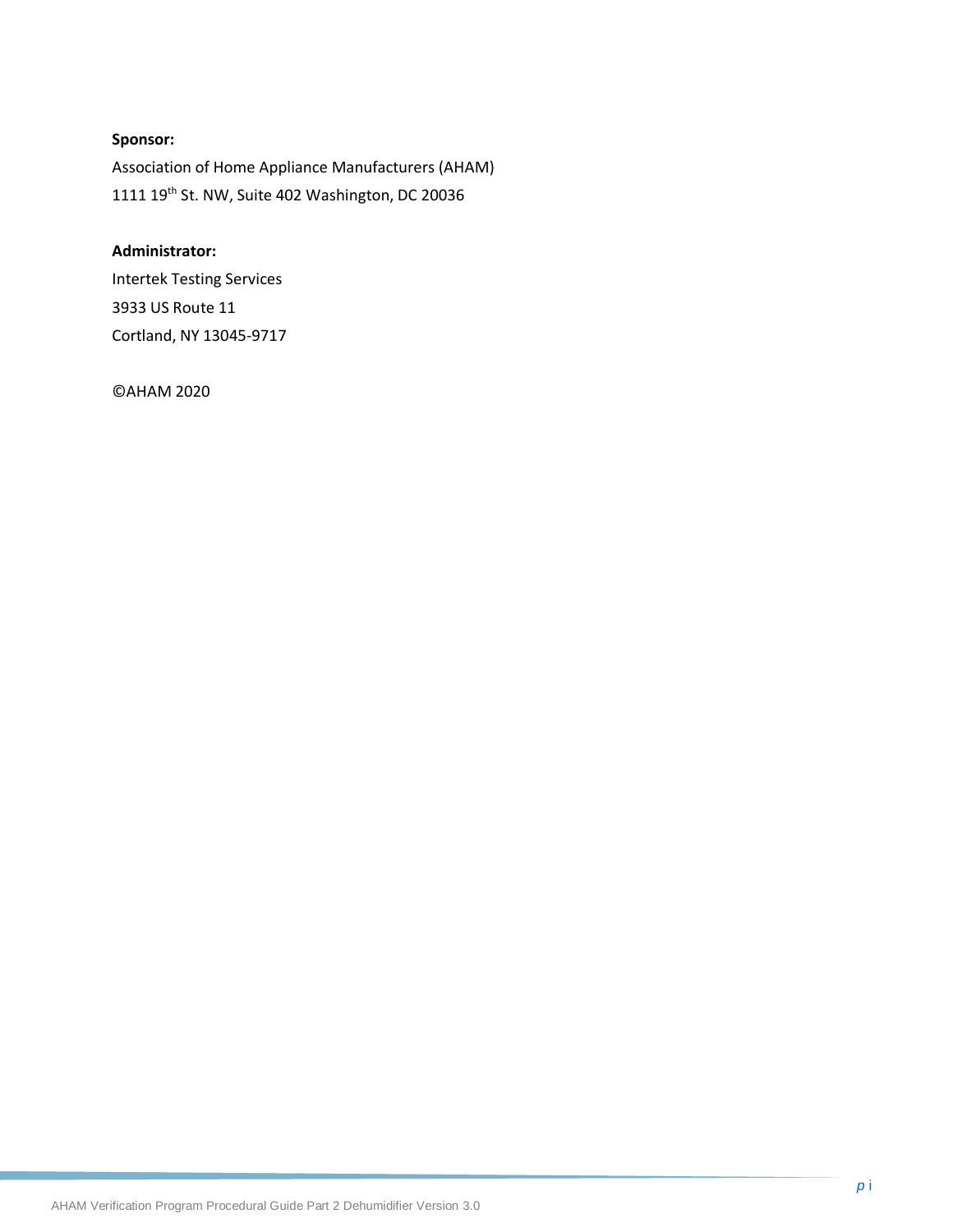# **DOCUMENT REVISION HISTORY**

| <b>Revision</b> | <b>Revision Description</b> | Date (MM/DD/YYYY) |
|-----------------|-----------------------------|-------------------|
| N/A             | <b>Initial Release</b>      | 12/26/2016        |
| 2.0             | Correction for error        | 8/1/2017          |
| 2.a             | <b>Editorial updates</b>    | 09/25/18          |
| 3.0             | <b>General Changes</b>      | 5/15/2020         |
| 3.1             | <b>General Changes</b>      | 3/18/2022         |

**Note:** The document revision history will only list the editorial revisions with the addition of alphanumeric letters next to the procedural guide version number and all the other substantial revisions will be indicated by a new version number.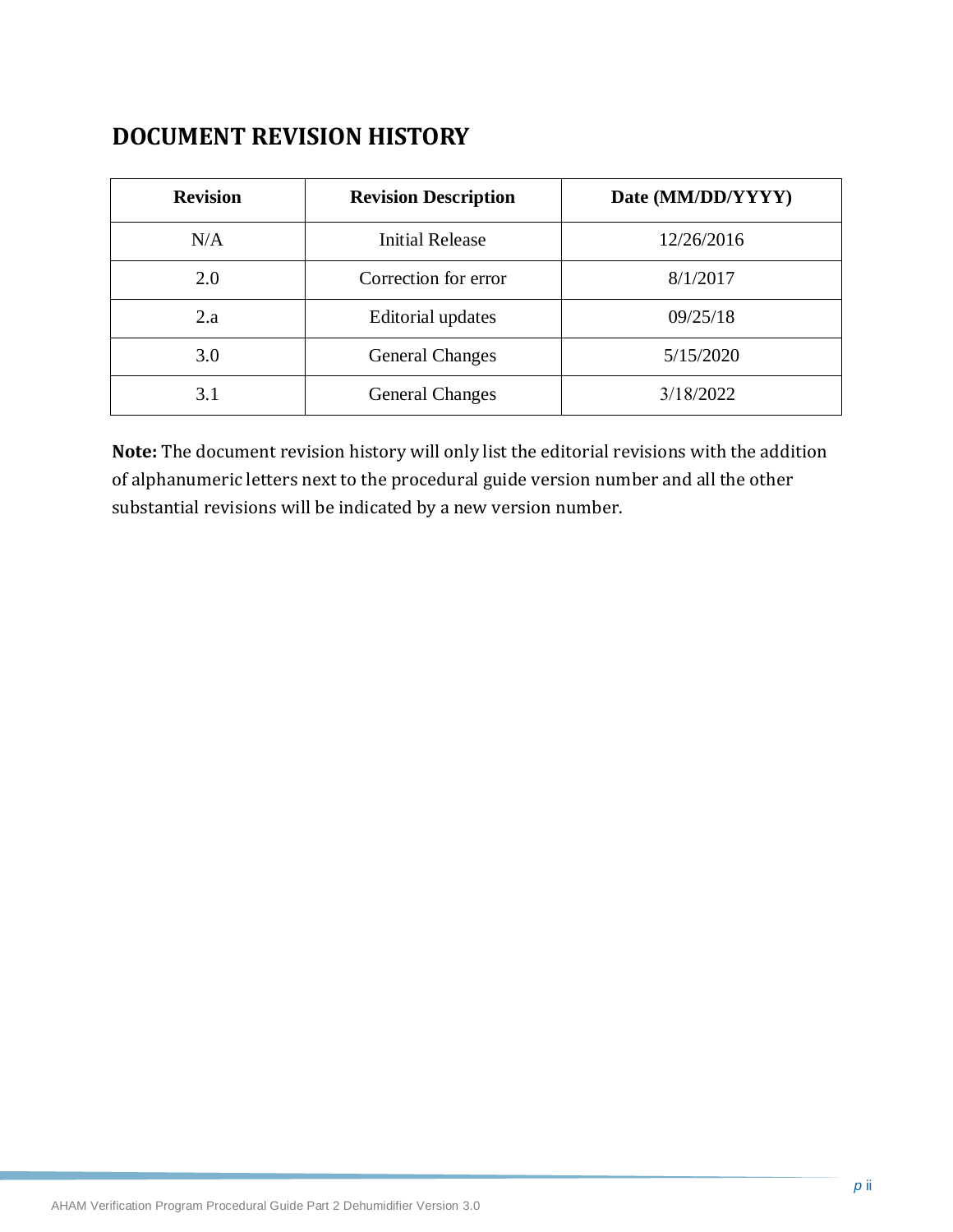# **FOREWORD**

The Association of Home Appliance Manufacturers (AHAM) sponsors the Dehumidifiers **Verification Program** (**Program** or **Verification Program**). This Procedural Guide outlines the specific policies and procedures which applies to Dehumidifiers **Verification Program** operated by AHAM. This Procedural Guide Part 2 should be used in conjunction with the AHAM Verification Program Procedural Guide Part 1 for All Major Appliance Verification Programs.

In order for products to be sold into the market in the United States, they must be compliant with applicable energy efficiency standards. The U.S. Department of Energy (DOE) has requested the products Water Removal Content (in pints per day and in liters per kilowatt hours) and Integrated Energy Factor (in liters per kWh) are requested at the time of certification. Other programs, such as the voluntary ENERGY STAR program, a joint program of DOE and the US Environmental Protection Agency (EPA), administered by EPA, may require that **Manufacturers** obtain third-party **Qualification** of their products prior to distributing them into the marketplace.

Product certification is the responsibility of the product **Manufacturer**. The AHAM **Program** is not a certification program – it does not test products prior to their entry into market and it does not submit certification compliance information to **Government Stakeholders** on behalf of the **Manufacturers**. The AHAM **Program** does not qualify products, in the same way that it does not certify products.

The ENERGY STAR program, as of January 1, 2011, requires that any Dehumidifier enrolled in the ENERGY STAR program be part of a third-party **Verification Program**. The selection process for AHAM is based on a sampling rate of 10% of each **Participant's Basic Models** with targeted selection requests by **Government Stakeholders** and the remaining selected randomly. The AHAM Dehumidifier **Verification Program** has been recognized as a Verification Administrator for ENERGY STAR.

Verification of a product's stated energy consumption is typically conducted through random selection and testing of products already on the market. The AHAM **Program** provides a uniform and commercially practical verification of the Integrated Energy Factor under test conditions (in liters per kWh) values. The Product Capacity that is measured is used only to consider capacity in regards to product class per DOE and EPA limits. The intent of this industry **Program** is to verify the claims for all dehumidifiers models are consistent with the claims values certified to the ENERGY STAR by a **Manufacturer** or **Private Brand Owner**. The **Program** cannot and will not enforce a product's compliance with energy efficiency standards or other voluntary program requirements.

Participation in the **Program** is voluntary. An independent EPA-recognized, ISO/IEC 17025 (latest edition) accredited third party test laboratory under contract to AHAM provides verification and challenge testing based on the EPA ENERGY STAR Product Specification for Dehumidifiers version 5.0 and DOE **Test**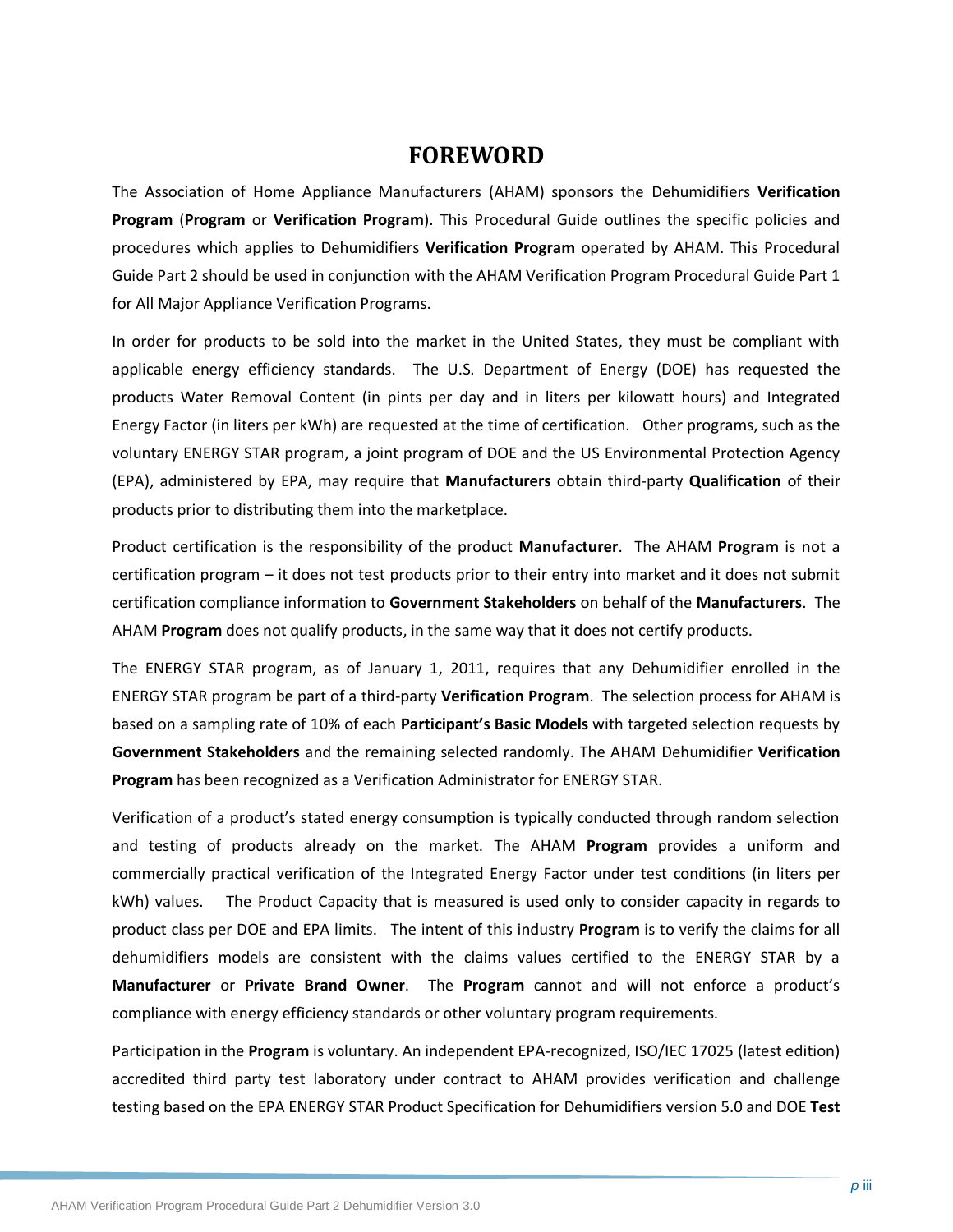**Procedure** (10 C.F.R. Part 430, Subpart B, Appendix X1), with additional specificity provided by approved interpretations consistent with the DOE **Test Procedure**.

To participate in this **Program**, a **Participant** must list with AHAM all ENERGY STAR qualified models in production consistent with EPA ENERGY STAR **Qualified Product List (QPL)** and meet the requirements of 16 CFR 305.11(a)(1), unless the models are outside the scope of the **Verification Program Test Procedure**.

The AHAM **License Agreement (Agreement)** is a contract between the **Participant** and AHAM and is the governing document for participation in this **Program**. This Procedural Guide is an extension of, and is incorporated into, the Agreement and provides for the administration and uniform execution of the **Program**. General information and procedural details are included in this Procedural Guide. AHAM's **Major Appliance Verification Steering Committee (MAVSC)**, with oversight from the AHAM **Legal Operations Advisory Council (LOAC)** as needed, and at their sole discretion, may revise the Procedural Guide if such revision is deemed necessary, or as requested by DOE and EPA.

#### **For additional information, contact:**

Association of Home Appliance Manufacturers 1111 19th Street, NW Suite 402 Washington, DC 20036 Phone : 202-872-5955 [www.aham.org](http://www.info.org/)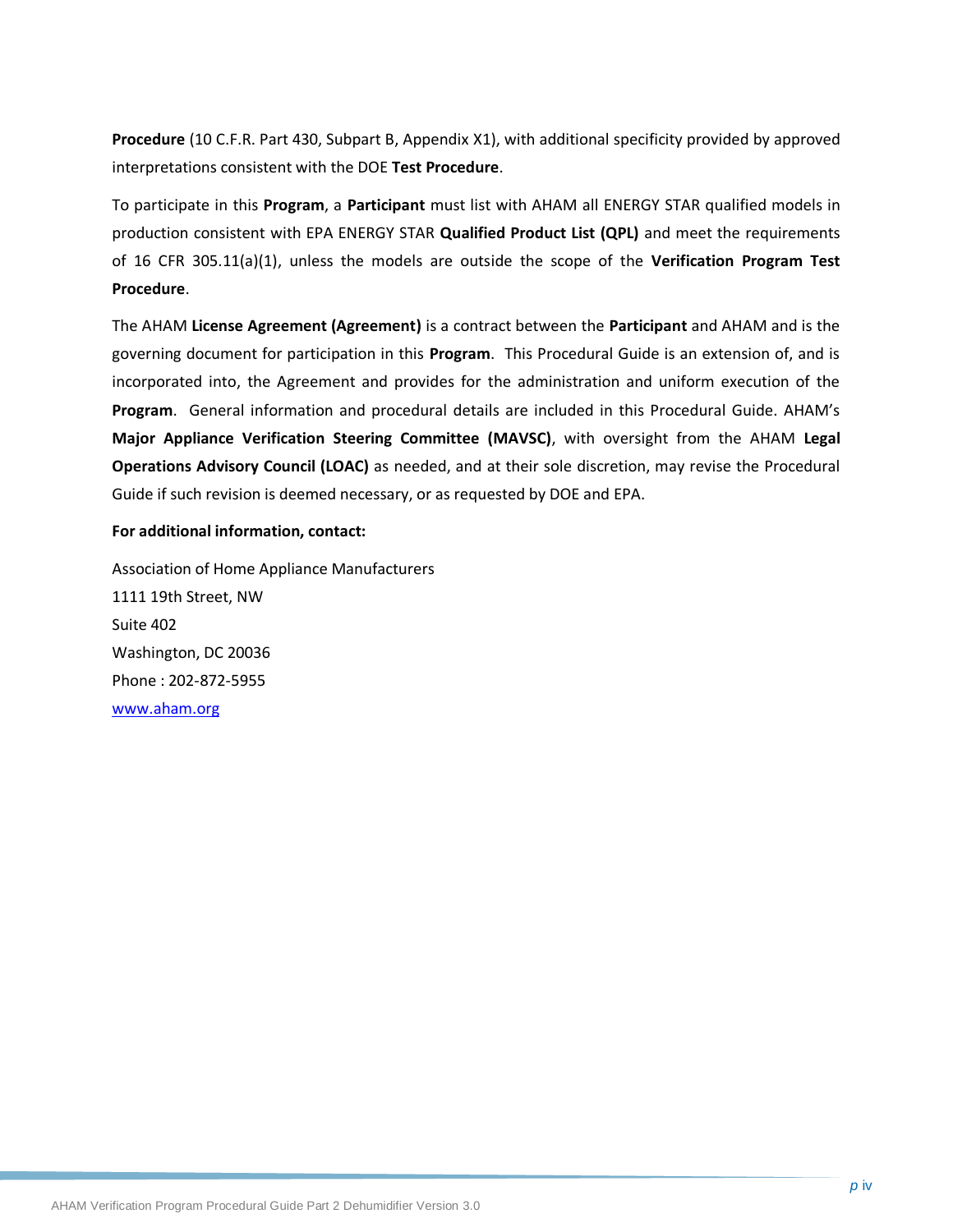# **Table of Contents**

| 1 <sub>1</sub> |      |                                                                               |
|----------------|------|-------------------------------------------------------------------------------|
|                | 1.19 |                                                                               |
|                | 1.25 |                                                                               |
|                | 1.26 |                                                                               |
|                | 1.33 |                                                                               |
|                | 1.36 |                                                                               |
| 2.             |      |                                                                               |
|                | 2.3  |                                                                               |
|                | 2.5  |                                                                               |
| 3.             |      |                                                                               |
| 4.             |      |                                                                               |
| 5.             |      |                                                                               |
|                | 5.6  |                                                                               |
|                | 5.7  | FINDING OF POTENTIAL NON-COMPLIANCE WITH ENERGY STAR REQUIREMENTS 4           |
| 6.             |      |                                                                               |
| 7 <sub>1</sub> |      |                                                                               |
|                |      | APPENDIX A: AHAM DEHUMIDIFIER VERIFICATION PROGRAM LICENSE AGREEMENT  5       |
|                |      | APPENDIX B: AHAM DEHUMIDIFIERS VERIFICATION PROGRAM CHALLENGE REQUEST FORM 12 |
|                |      |                                                                               |
|                |      |                                                                               |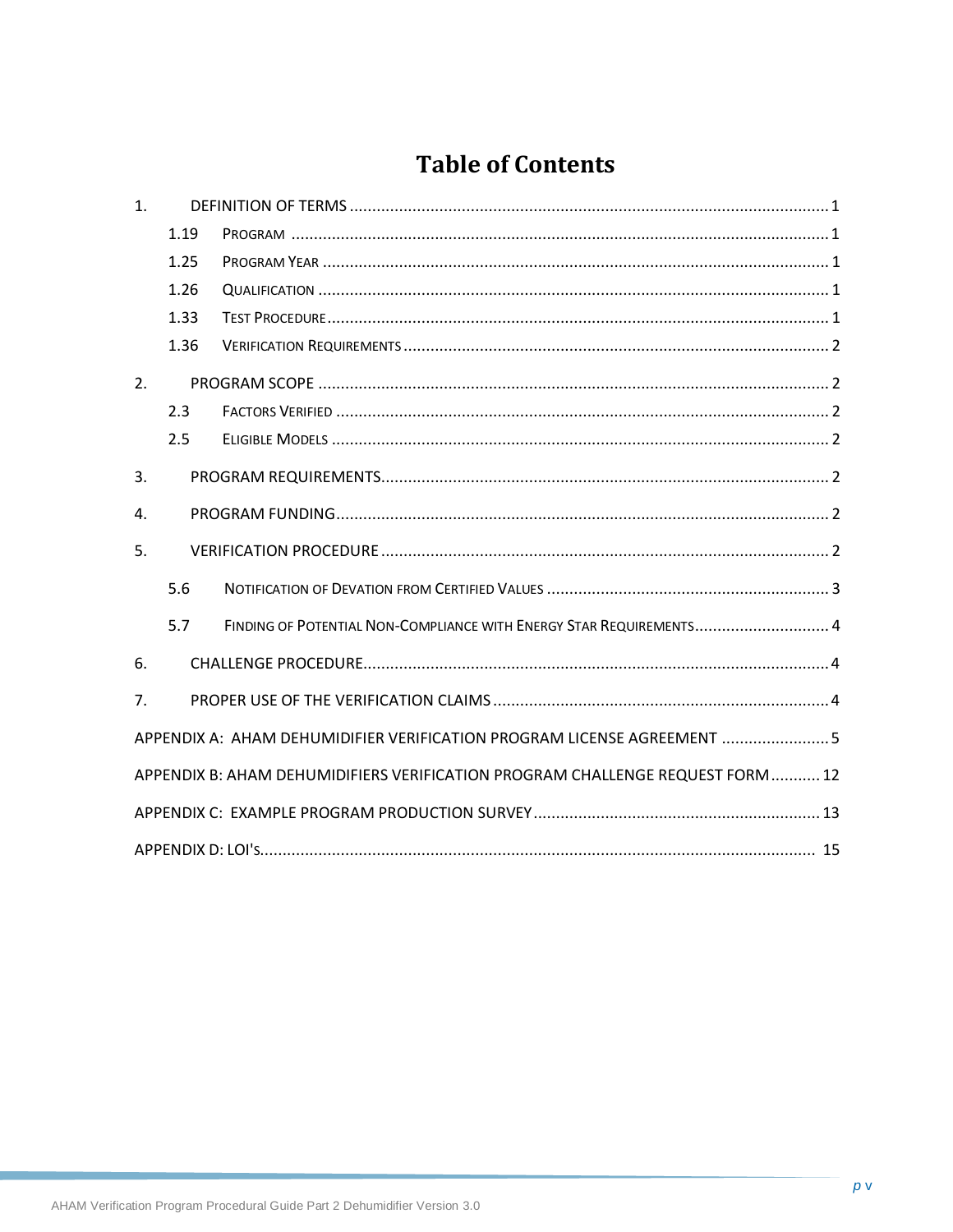*In all Instances the term, Test Procedure references the Procedure found at 10 CFR Part 430 Subpart B, Appendix X1. In addition to the definitions found in AHAM Verification Program Procedural Guide Part 1, the following definitions apply:*

### <span id="page-6-0"></span>**1. Definition of Terms**

The text of the AHAM Verification Program Procedural Guide Part 1 is amended as follows: All references to 10 CFR Part 430, Subpart B are amended to include Appendix X1 (for products manufactured after June 13, 2019). This will be noted throughout the AHAM Verification Program Procedural Guide Part 2 as the **Test Procedure** Amendment. The texts of definitions from 10 C.F.R. 430.2 and Part 430, Subpart B shall apply.

#### <span id="page-6-1"></span>**1.19 PROGRAM**

The text of the AHAM Verification Program Procedural Guide Part 1 is amended as follows: The term AHAM **Verification Program** is replaced with AHAM Dehumidifiers **Verification Program**.

#### <span id="page-6-2"></span>**1.25 PROGRAM YEAR**

<span id="page-6-3"></span>The Program year for the AHAM Dehumidifiers **Verification Program** is January 1 through December 31.

#### **1.26 QUALIFICATION**

In addition to the **Test Procedure** Amendment referenced in Item 1, the text of the AHAM Verification Program Procedural Guide Part 1 is amended as follows:

The term claims is replaced with Integrated Energy Factor (in liters per kWh). Product Capacity (in pints per day and in liters per kilowatt hours) is used only to consider capacity in regards to product class per DOE and EPA limits.

#### <span id="page-6-4"></span>**1.33 TEST PROCEDURE**

The text of the AHAM Verification Program Procedural Guide Part 1 is replaced with the following:

Verification and challenge testing will be based on the EPA ENRGY STAR Product Specification for Dehumidifiers Version 5.0 and DOE **Test Procedure**, 10 C.F.R. Part 430, Subpart B, Appendix X1, any waivers issued by DOE, Letters of Instruction issued by the AHAM Verification Department, with additional specificity provided by approved interpretations originating with the DOE **Test Procedure**. All **Test Procedure** interpretation questions arising during the course of verification and challenge testing will be referred to DOE for an official response.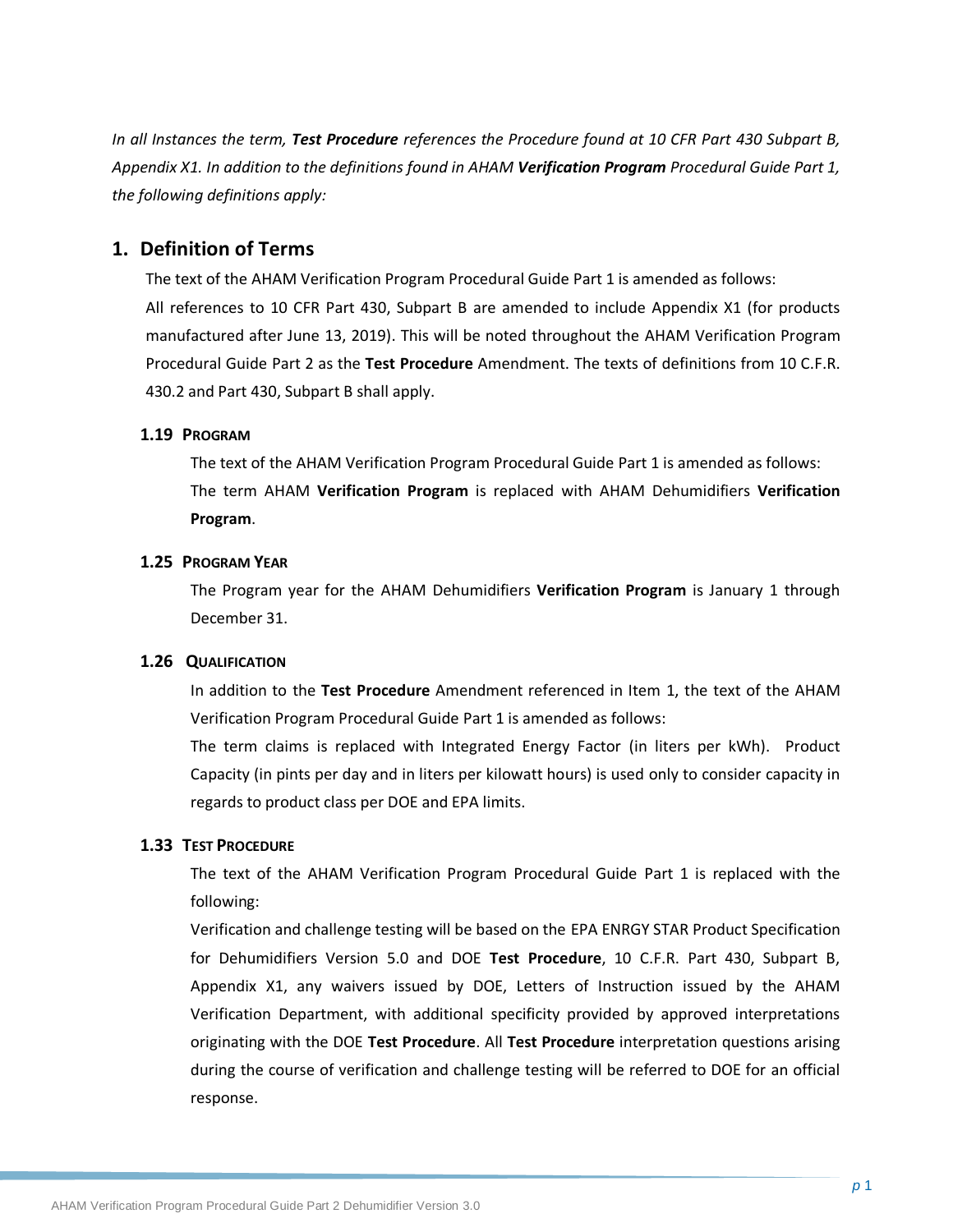#### <span id="page-7-0"></span>**1.36 VERIFICATION REQUIREMENTS**

Test results shall be evaluated to the requirements of Version 5.0 of the ENERGY STAR specification for Dehumidifiers and 10 CFR 429.134.

### <span id="page-7-1"></span>**2. Program Scope**

The text of the AHAM Verification Program Procedural Guide Part 1 is clarified as follows:

#### <span id="page-7-2"></span>**2.3 FACTORS VERIFIED**

The text of the AHAM Verification Program Procedural Guide Part 1 is clarified as follows: The factor verified is Integrated Energy Factor (in liters per kWh, per 10 CFR 430, subpart B, Appendix X1).

#### <span id="page-7-3"></span>**2.5 ELIGIBLE MODELS**

The text of the AHAM Verification Program Procedural Guide Part 1 is amended to include the following:

The term claims is replaced with Integrated Energy Factor (in liters per kWh, per 10 CFR 430, subpart B, Appendix X1).

## <span id="page-7-4"></span>**3. Program Requirements**

The text of the AHAM Verification Program Procedural Guide Part 1 applies.

# <span id="page-7-5"></span>**4. Program Funding**

The text of the AHAM Verification Program Procedural Guide Part 1 applies.

# <span id="page-7-6"></span>**5. Verification Procedure**

The text of the AHAM Verification Program Procedural Guide Part 1 is amended as follows:

#### **5.4 VERIFICATION AND EVALUATION METHOD**

Per 1.36, the Version 5.0 ENERGY STAR Dehumidifiers Specification – Feb 11, 2019 is the method that will be verified.

Dehumidifiers shall meet the Integrated Energy Factor (IEF) requirements provided in Table 1 and Table 2 in the specification.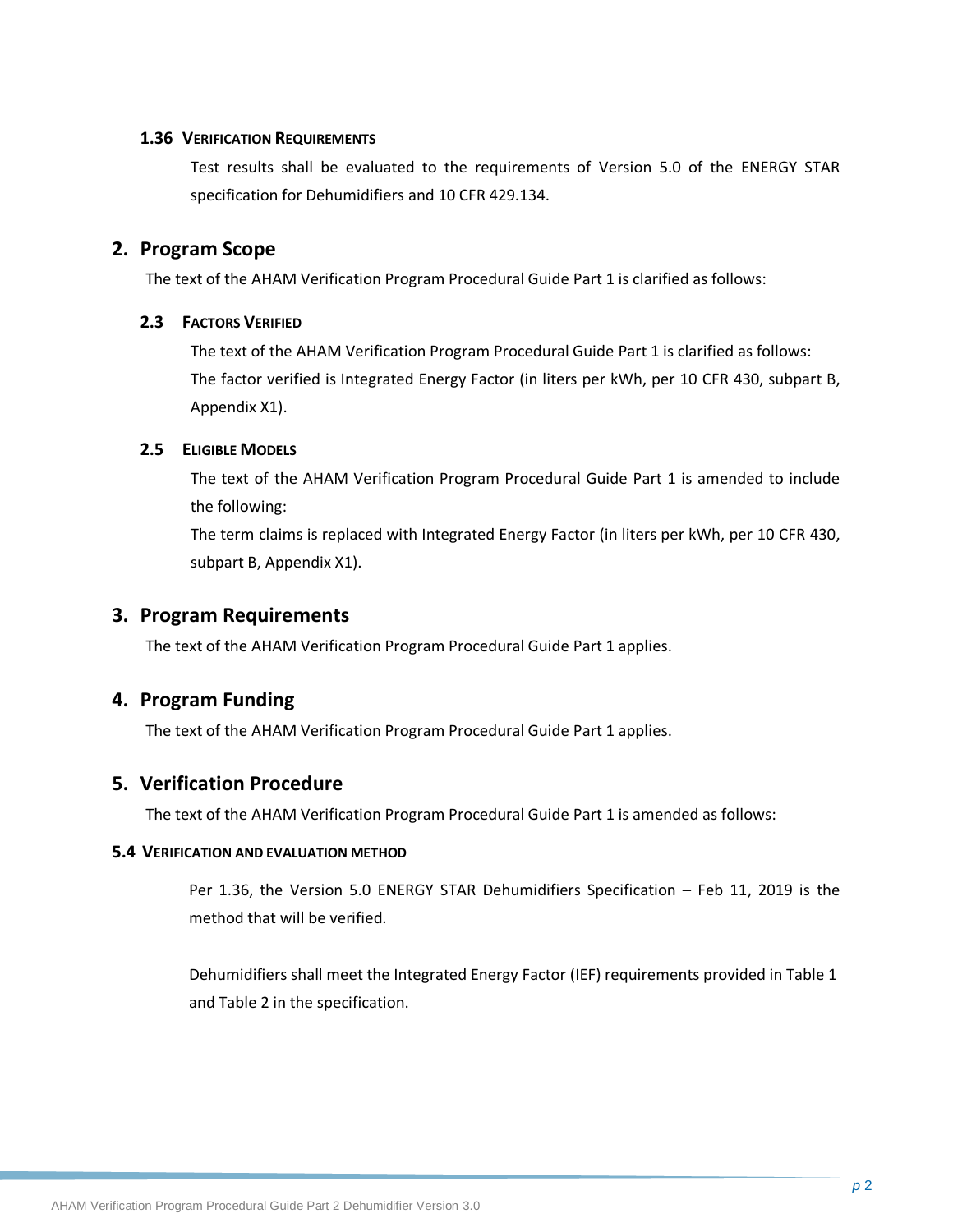#### **5.5 FINDING OF COMPLIANCE WITH ENERGY STAR REQUIREMENTS**

When verification test results indicate that the verified rating (rounded to two decimal places) is greater than or equal to 95.0% of the ENERGY STAR requirement for 1 unit or pass the statistical methods as outlined in EPA Directive 2011-04 (see Part  $1 -$  Appendix A), verification is automatically established for the model tested and models within the same **Basic Model**.

These **Tolerances** are to allow for variations in testing that inevitably occur in any given laboratory facility, variations between laboratories, and variations in components. They are not to be used to rate a given model at values better than the expected average value of all **Units** from the assembly line.

#### **5.5.1 Integrated Energy Factor**

The Integrated Energy Factor measured for any spot check production **Unit** shall not be less than 95.0% of the value **r**equired by the ENERGY STAR Product class.

#### **5.5.2 Product Capacity**

The Product Capacity of any production **Unit** is used only to consider capacity in regards to product class per DOE and EPA limits. There is a 5% tolerance on the value.

*Informative Note per 10 CFR 429.134 – Per Dehumidifiers—(1) Verification of capacity. The capacity will be measured pursuant to the test requirements of part 430 for each unit tested. The results of the measurement(s) will be averaged and compared to the value of capacity certified by the manufacturer for the basic model. The certified capacity will be considered valid only if the measurement is within five percent, or 1.00 pint per day, whichever is greater, of the certified capacity.*

*(i) If the certified capacity is found to be valid, the certified capacity will be used as the basis for determining the minimum energy factor or integrated energy factor allowed for the basic model.*

*(ii) If the certified capacity is found to be invalid, the average measured capacity of the units in the sample will be used as the basis for determining the minimum energy factor or integrated energy factor allowed for the basic model*.

#### **5.6 NOTIFICATION OF VARIATION FROM CERTIFIED VALUES**

The intent of the industry is to assure that the Integrated Energy Factor and average Water Removal Capacity for Units produced by each Participant is 100% of the certified rating. The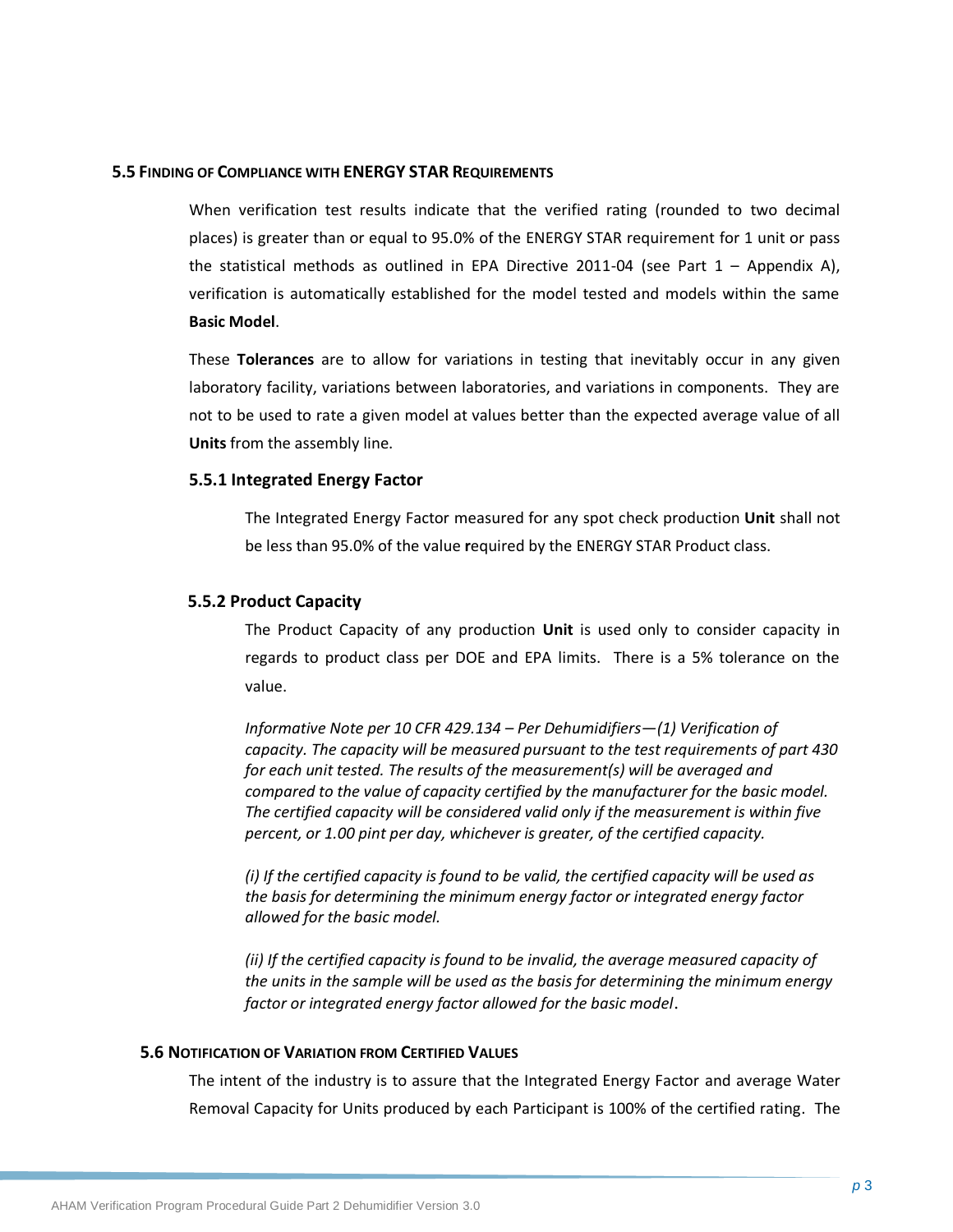Integrated Energy Factor and for Capacity calculated for any production **Unit** is compared to the value listed on ENERGY STAR QPL.

Note: The Program Laboratory will conduct tests and evaluate test data within the framework of the Standard, **License Agreement**, and this Procedural Guide. It is the responsibility of each **Participant** to rate models in accordance with these documents and applicable government regulations.

The noted deviation from the certified ratings for Integrated Energy Factor (IEF) in liters per kWh, and Product Capacity in pints per day are included on the test report. The test report is forwarded to the **Participant** and AHAM.

#### **5.7 FINDING OF NON- COMPLIANCE WITH ENERGY STAR**

Note that if the spot check unit fails to meet the criterial in section 5.5 above, three additional samples shall be tested and the analysis per the Verification Testing Directive (EPA Directive No. 2011-04 most recent date) will be followed to determine a potential noncompliance. For a potential non-compliance, see clause 5.7 of AHAM Verification Program Procedural Guide Part 1.

### <span id="page-9-0"></span>**6. Challenge Procedure**

The text of the AHAM Verification Program Procedural Guide Part 1 applies, with the clarification that the claim is Integrated Energy Factor (in liters per kWh), as appropriate to the challenge. Product Capacity of any production **Unit** is used only to consider capacity in regards to product class per DOE and EPA limits and noted in 5.5.2.

# <span id="page-9-1"></span>**7. Proper Use of the Verification Claims**

The Text of the AHAM Verification Program Procedural Guide Part 1 is applicable.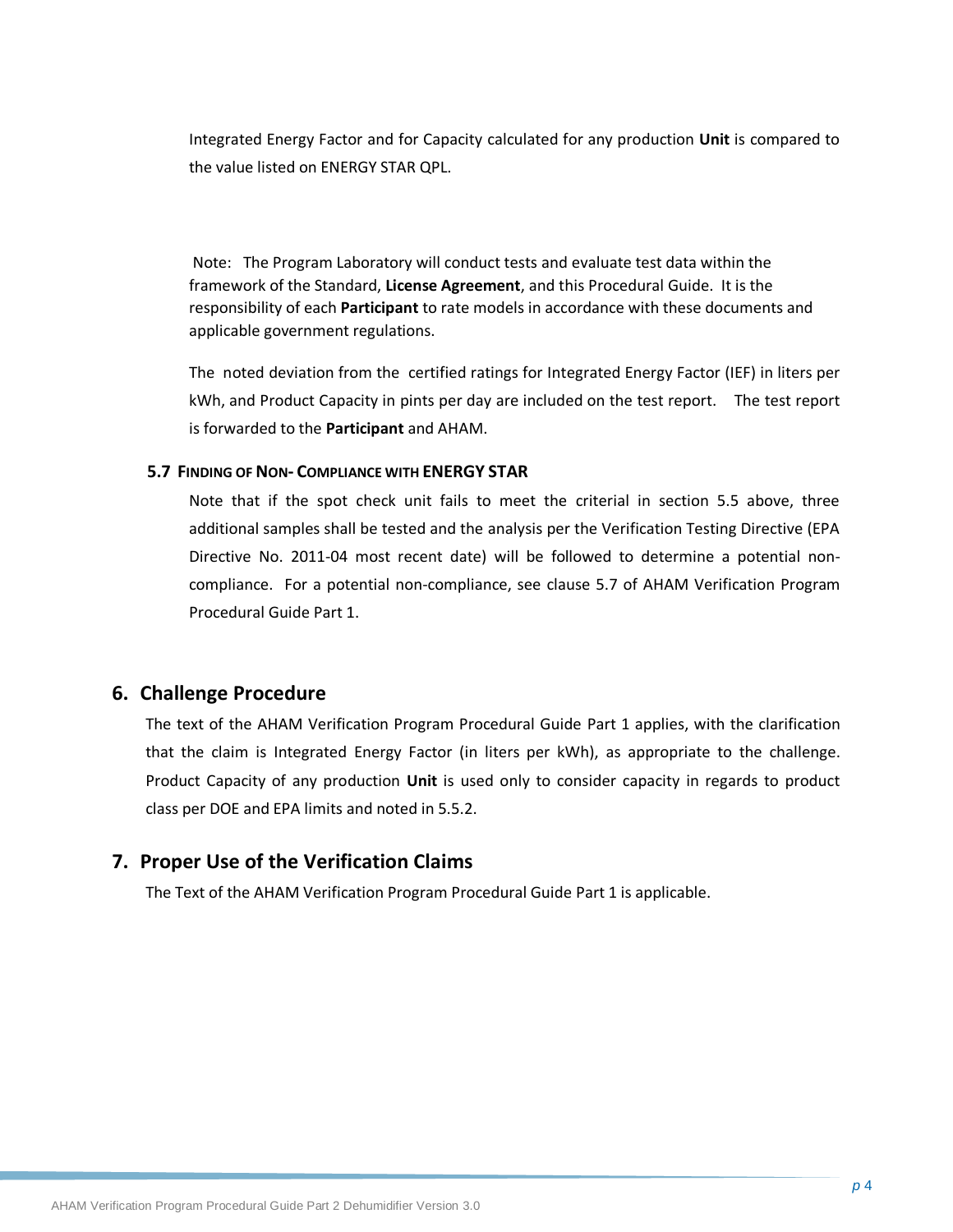# <span id="page-10-0"></span>**APPENDIX A: AHAM DEHUMIDIFIER VERIFICATION PROGRAM LICENSE AGREEMENT**

This Agreement, made this this day of this allows the set of the set of the set of the set of the set of the s ASSOCIATION OF HOME APPLIANCE MANUFACTURERS (AHAM), a not-for-profit business association incorporated in the State of Illinois, having its principal office at 1111 19th Street, N.W., Suite 402, Washington, DC 20036, hereinafter called Licensor, and having its principal offices at the following location (full address)\_\_\_\_\_\_\_\_\_\_\_\_\_\_\_\_\_\_\_\_\_\_\_\_\_\_\_\_\_\_\_\_\_\_\_\_\_\_\_\_\_\_\_\_\_\_\_\_\_\_\_

\_\_\_\_\_\_\_\_\_\_\_\_\_\_\_\_\_\_\_\_\_\_\_\_\_\_\_\_\_\_\_\_\_\_\_\_\_\_\_\_\_\_\_\_\_\_\_\_ , hereinafter called Licensee.

#### **WITNESSETH:**

WHEREAS, The U.S. Department of Energy (DOE) has promulgated a Test Procedure for determining certain performance characteristics for Dehumidifiers in the USA;

WHEREAS, Licensor is the sponsor of a Verification Program in the USA (Verification Program or Program) in support of the acceptance and use of that standard and the procedures set forth in the Procedural Guide (s), all in the public interest, to the end that public confidence in said performance characteristics may be effectively promoted;

WHEREAS, Licensee wishes to participate in said Verification Program;

NOW, THEREFORE, it is agreed by and between the parties hereto as follows:

#### **LICENSEE:**

A.1. Shall, upon the signing of this Agreement, have (1) the same person signing this Agreement on its behalf and (2) the engineer designated by such person sign and submit to Licensor the Certification Affidavit attached hereto as Exhibit A.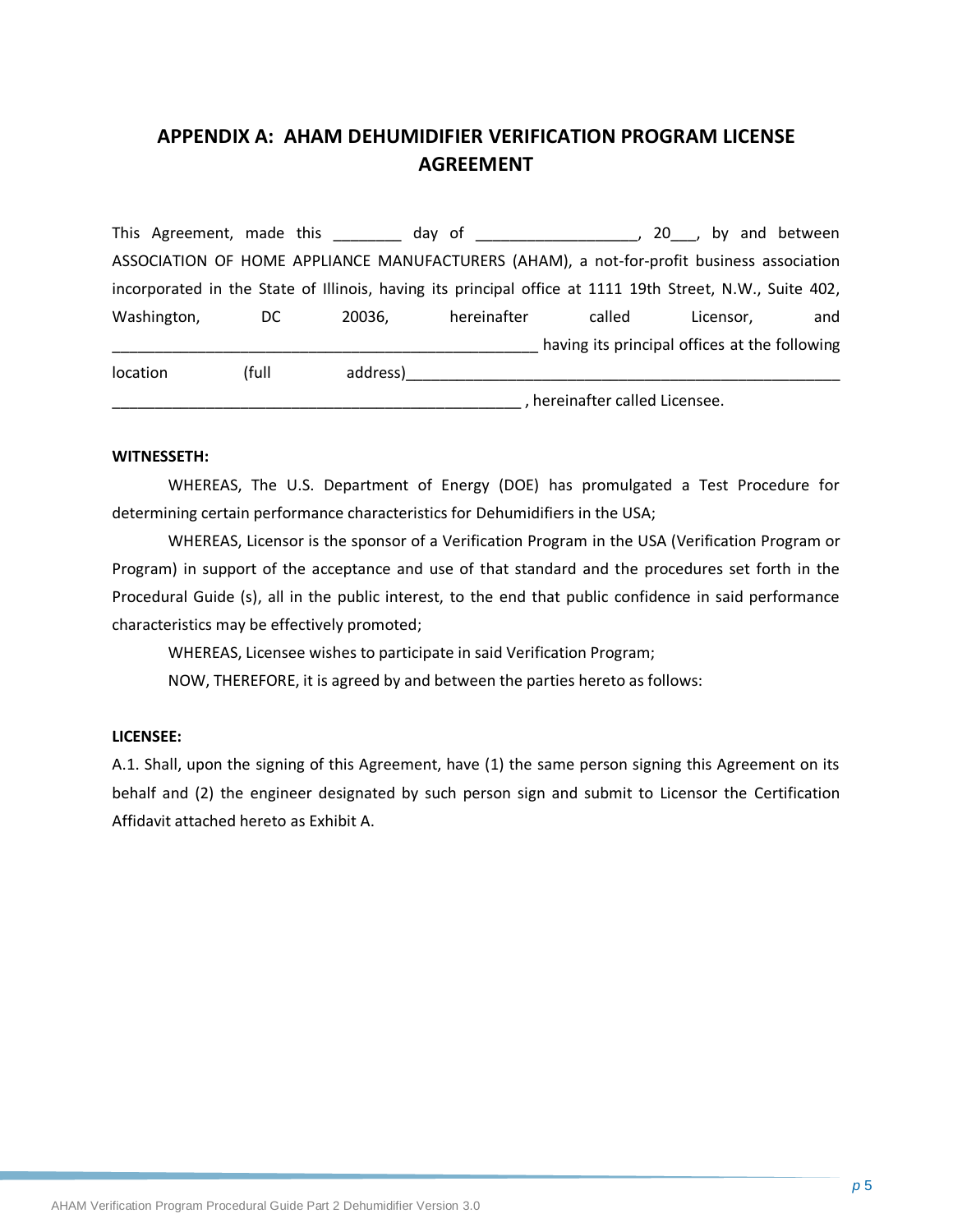A.2. Shall abide by and comply with all provisions of the Procedural Guide (s) developed by AHAM for the implementation of the Verification Program.

A.3. Shall abide by, comply with and have the right to be apprised of all decisions made by the governing AHAM product council or committee which affect this Verification Program. This product council/committee shall meet periodically with AHAM staff for communication, advice and counsel on the operation of the Verification Program and shall determine all policy for the Verification Program.

A.4. Shall abide by the following Verification Program Payment Policy: For verification program participants, if invoices are not paid within 90 days after the invoice date, the participant will be given written notice that they have an additional 45 days to become current, or it will result in termination from the program. If a terminated company wishes to rejoin the program, it will be required to pay all outstanding invoices, and a full year program fees in advance.

#### **LICENSOR AND LICENSEE:**

B.1. Agree that the Procedural Guide (s) is an extension of this License Agreement, provides all necessary details for participation in the Verification Program and is incorporated by reference into this Agreement. Agree that Licensor has the right in its sole discretion to make changes to any aspect of the Procedural Guide (s) and Licensee will be bound by those changes. Revisions to procedures which become effective before the Procedural Guide (s) is reprinted will be outlined in Letters of Instruction from Licensor to Licensees; such letters will automatically amend the Procedural Guide (s) upon issuance.

B.2. Agree that this Agreement shall extend for an initial period of one (1) year and shall be automatically renewable for successive additional periods of one (1) year each unless either party, at least thirty (30) days prior to the date of expiration, gives notice in writing that it does not wish the Agreement to be renewed; provided, however, that either Licensor or Licensee may terminate this License Agreement upon sixty (60) days' written notice to the other party.

B.3. Agree that in the event that Licensee defaults under this Agreement, Licensor may immediately exclude Licensee from the Program by written notice sent by certified mail to Licensee. Under such circumstances, this Agreement will be considered void upon the date of Licensee's receipt of said written notice, and the remaining provisions concerning exclusion of a Licensee outlined in the Procedural Guide (s) shall be followed.

B.4. Agree that the initial data on Licensee's certified rating(s) for models subject to the Program as submitted to the independent testing laboratory under contract to Licensor on forms provided by that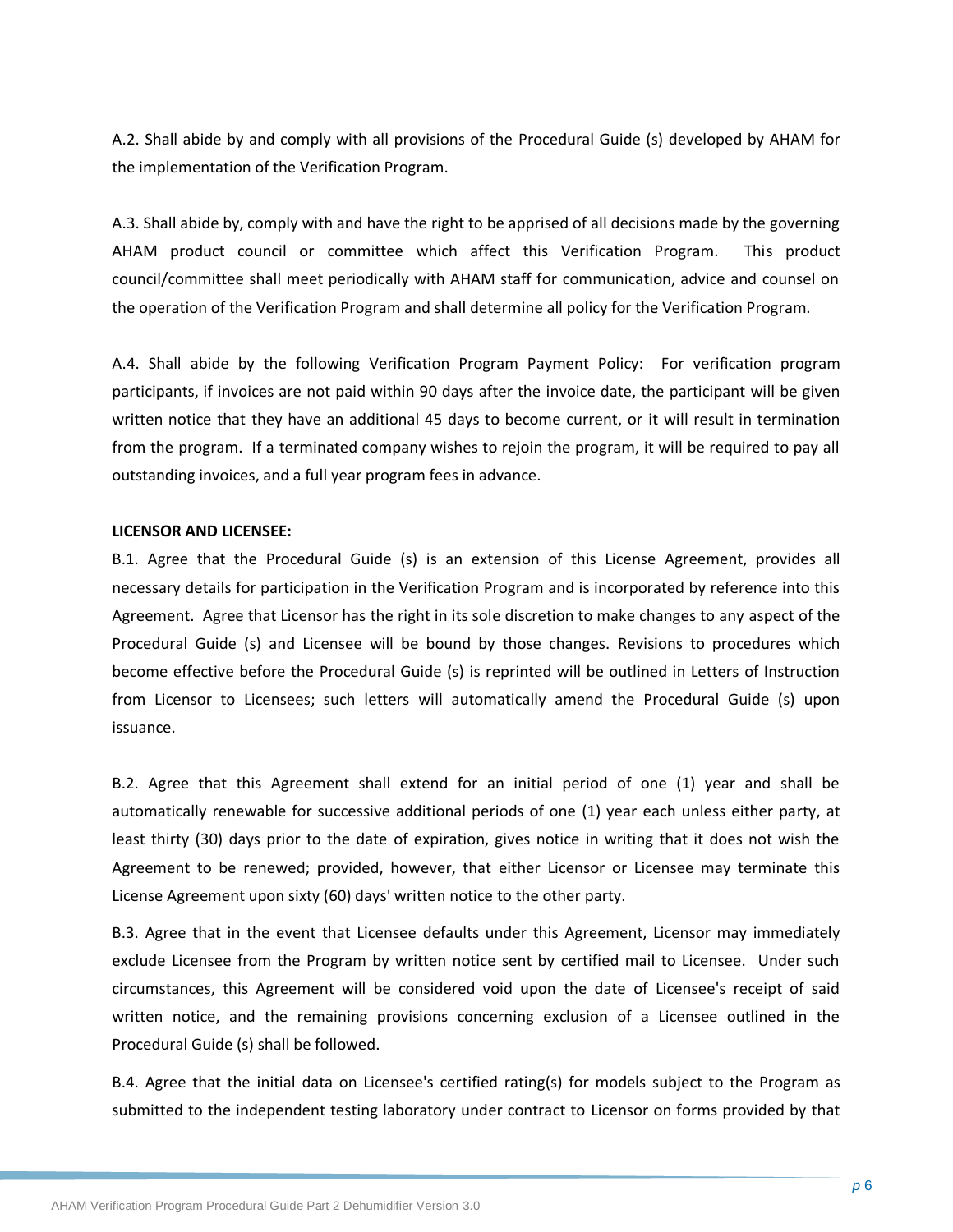laboratory (see the Procedural Guide (s) shall not be treated as confidential by either the laboratory or Licensor.

B.6 Except as provided in this paragraph, Licensee agrees to indemnify and hold harmless AHAM, its board of directors, officers and employees, their successors and assigns, for and from any and all claims, demands, lawsuits, judgments, contracts, debts, and expenses (including reasonable attorney's fees), of any kind or nature, whether at law or in equity, arising out of or in connection with the Licensee's participation in the AHAM Dehumidifiers Verification Program (including, but not limited to, a Licensee's conduct constituting a breach of this agreement and license), and/or the manufacture, design, information for use, warranties and representations, and use of Licensee's Dehumidifiers. No claim for indemnity under this paragraph shall be effective until Licensee has received from AHAM written notice of the claim for which AHAM believes it is entitled to indemnification hereunder. Licensee shall promptly reimburse AHAM for all costs and expenses incurred in defending AHAM against any such claims, demands, causes of action, or liability, including, but not limited to, attorney's fees. This indemnification shall survive termination of this agreement and license.

AHAM affirmatively disclaims any obligation to indemnify or hold harmless the Licensee from any and all claims, demands, lawsuits, judgments, contracts, debts, and expenses (including attorney's fees), of any kind or nature, whether at law or in equity, arising out of or in connection with any claims asserting infringement of a third party's trademark. In the event a third party files a claim against the Licensee asserting infringement of a third party's trademark, Licensee is required to provide AHAM with written notice of the claim within 14 days. AHAM will consider, in good faith but without obligation and in its sole discretion, whether it is appropriate to assist, intervene, indemnify or take any action with respect to the reported claim.

B.7. Licensee acknowledges that it is responsible for compliance with laws or other requirements relating to the products and ratings under this program and shall indemnify and hold harmless Licensor for any violations of such laws or requirements

B.8. The interpretation of this Agreement and the parties' performance there under shall be governed by the laws of the District of Columbia.

B.9. In the event that any part or parts of this Agreement and/or the Procedural Guide (s) are found to be void, the remaining provisions shall nevertheless be binding, to the extent practicable, with the same effect as though the void parts were deleted.

B.10. This Agreement, being the final and complete understanding between the above parties, supersedes and nullifies all prior agreements.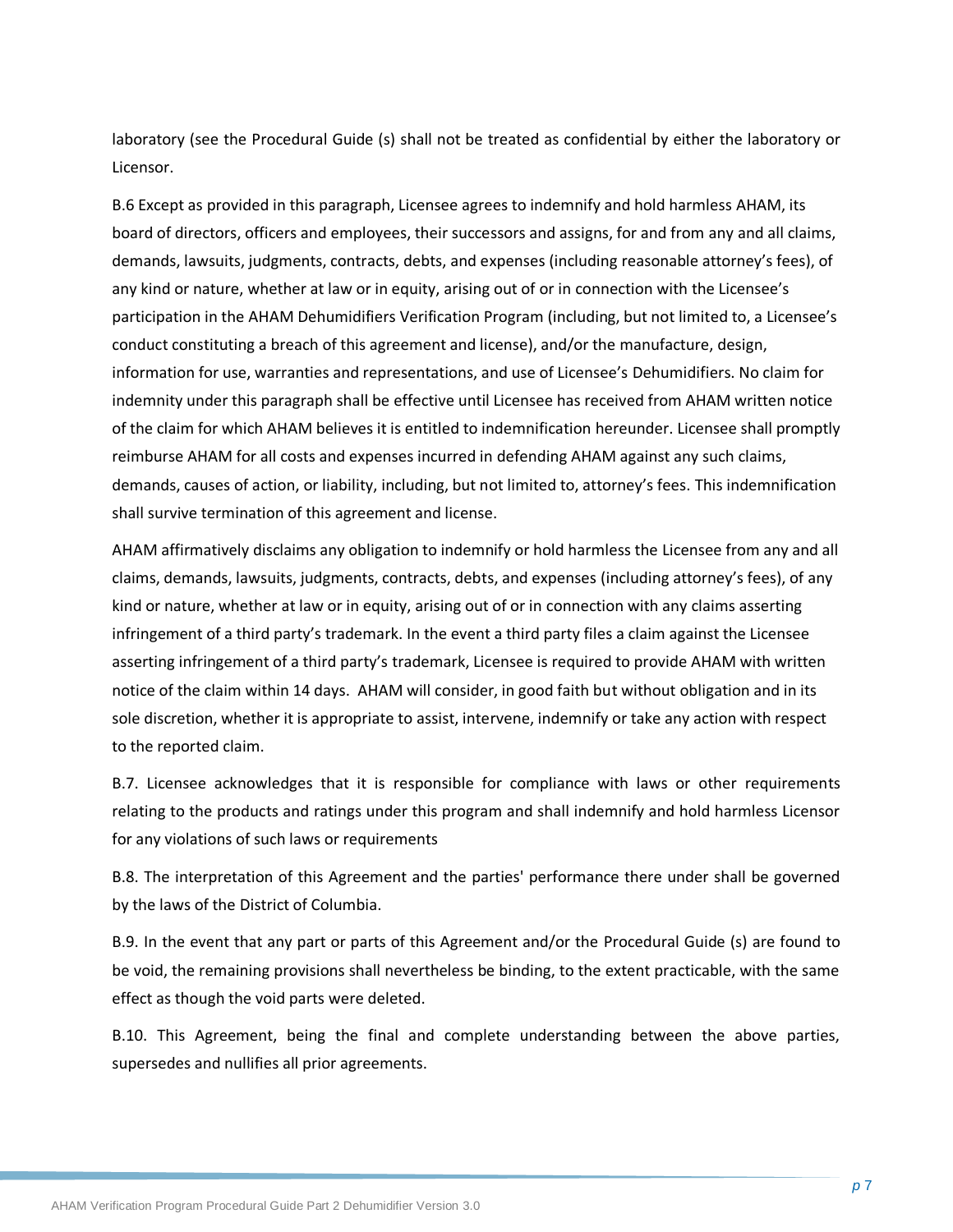# **Dehumidifiers Verification Program LICENSE AGREEMENT**

| To be signed by AHAM President: |                                                            |            |
|---------------------------------|------------------------------------------------------------|------------|
|                                 | ASSOCIATION OF HOME APPLIANCE MANUFACTURERS (Licensor)     |            |
| Signed by:                      | <u> 1989 - Johann Barn, amerikansk politiker (d. 1989)</u> |            |
| Date:                           | Joseph M. McGuire, AHAM President & CEO                    |            |
| To be completed by Licensee:    | <u> 1980 - Johann Barnett, fransk politiker (d. 1980)</u>  |            |
|                                 |                                                            |            |
| <b>Company Name</b>             |                                                            | (Licensee) |
| <b>Print Name:</b>              |                                                            |            |
| Title:                          |                                                            |            |
| Date:                           |                                                            |            |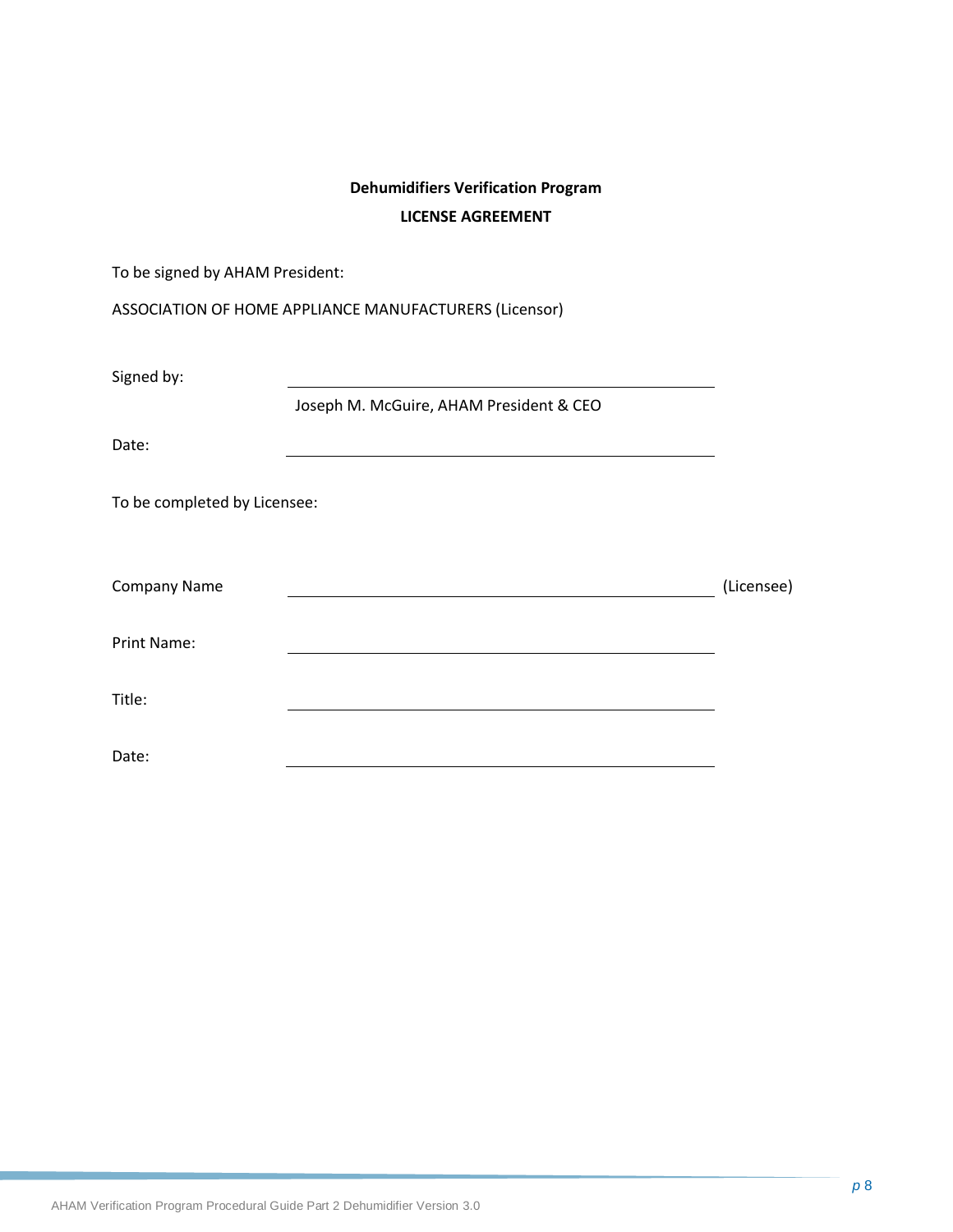# **Exhibit A CERTIFICATION AFFIDAVIT (To be completed by Licensee)**

The undersigned hereby certify and state, on behalf of

\_\_\_\_\_\_\_\_\_\_\_\_\_\_\_\_\_\_\_\_ (Licensee) that the rating of Integrated Energy Factor (in liters per kWh), for Dehumidifier models submitted for Verification under the foregoing program by said Licensee are accurately determined and stated in accordance with the DOE Test Procedure (10 CFR Part 430, Subpart B, Appendix X1), with additional specificity provided by approved interpretations consistent with the DOE Test Procedure.

To be completed by Engineer [Reference Section A.1 (2)]:

| Signed by:  |  |
|-------------|--|
| Print Name: |  |
| Title:      |  |
| Date:       |  |

To be completed by same individual that signed the License Agreement on page 3 [Reference Section  $A.1 (1)$ :

| Signed by:         |  |
|--------------------|--|
|                    |  |
| <b>Print Name:</b> |  |
| Title:             |  |
|                    |  |
| Date:              |  |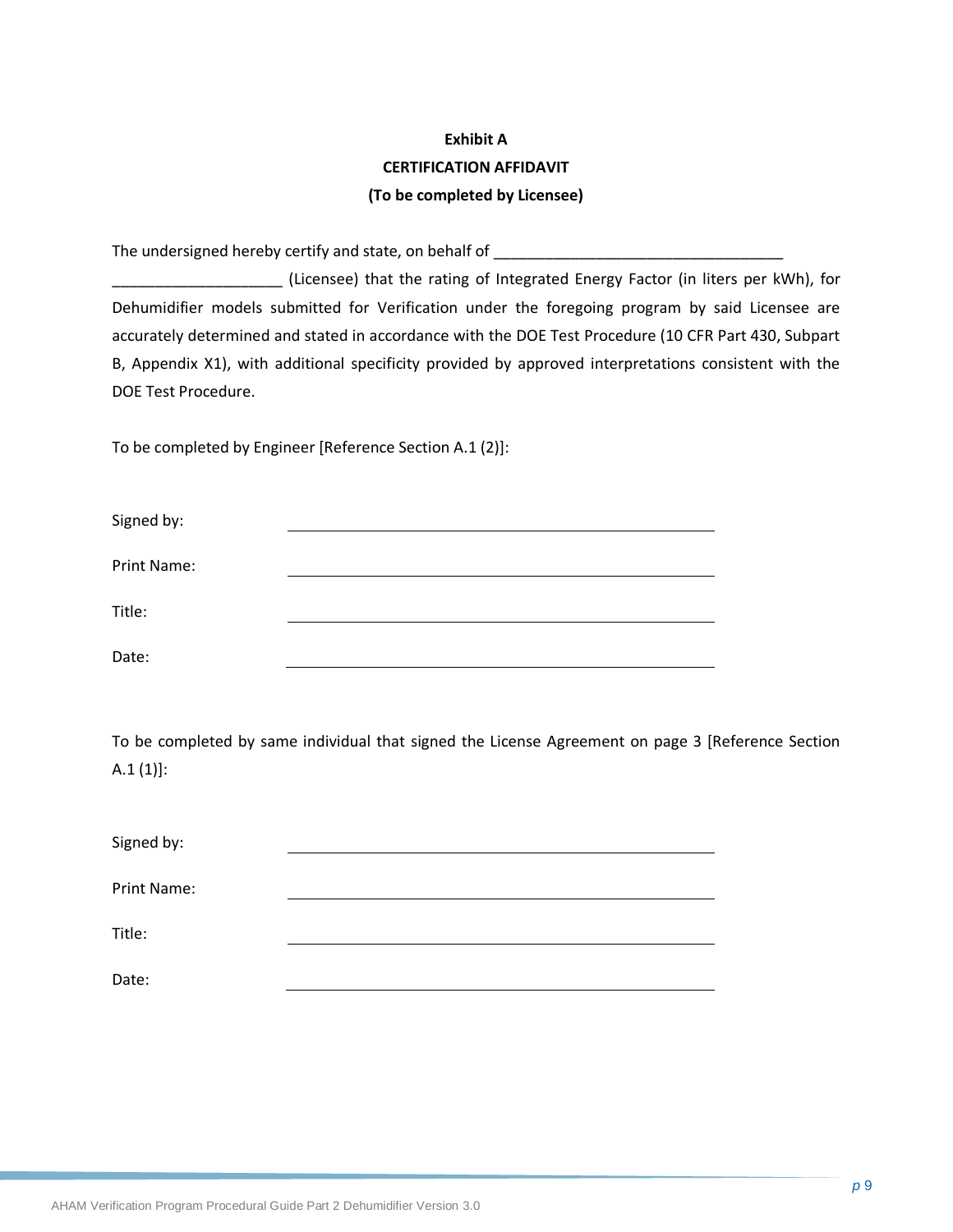#### **Exhibit B**

#### **PRIMARY CONTACT FOR TECHNICAL ISSUES**

(Note: All verbal and written communications will be in English)

| <b>COMPANY:</b>         |  |
|-------------------------|--|
| NAME:                   |  |
| TITLE:                  |  |
| E-MAIL:                 |  |
| PHONE NUMBER:           |  |
| <b>FAX NUMBER:</b>      |  |
| <b>MAILING ADDRESS:</b> |  |
| <b>COUNTRY:</b>         |  |

#### **PRIMARY CONTACT FOR INVOICING/BILLING/PAYMENT**

(Note: All verbal and written communications will be in English)

| <b>COMPANY:</b>         |  |
|-------------------------|--|
| NAME:                   |  |
| TITLE:                  |  |
| E-MAIL:                 |  |
| <b>PHONE NUMBER:</b>    |  |
| <b>FAX NUMBER:</b>      |  |
| <b>MAILING ADDRESS:</b> |  |
| <b>COUNTRY:</b>         |  |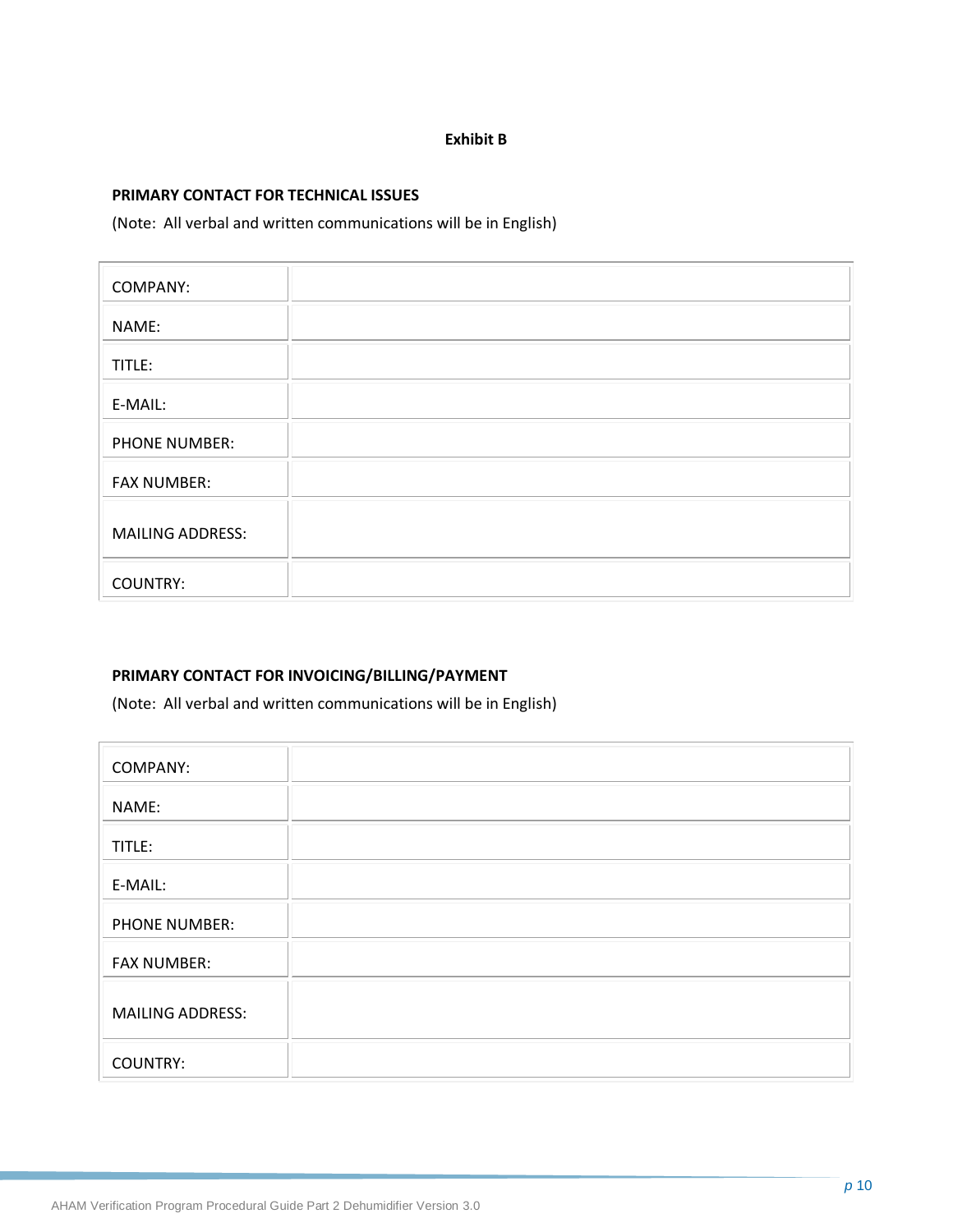### **SECONDARY CONTACT FOR ADMINISTRATIVE ISSUES**

(Note: All verbal and written communications will be in English)

| COMPANY:                |  |
|-------------------------|--|
| NAME:                   |  |
| TITLE:                  |  |
| E-MAIL:                 |  |
| PHONE NUMBER:           |  |
| <b>FAX NUMBER:</b>      |  |
| <b>MAILING ADDRESS:</b> |  |
| <b>COUNTRY:</b>         |  |

### **SECONDARY CONTACT FOR INVOICING/BILLING/PAYMENT**

(Note: All verbal and written communications will be in English)

| <b>COMPANY:</b>         |  |
|-------------------------|--|
| NAME:                   |  |
| TITLE:                  |  |
| E-MAIL:                 |  |
| <b>PHONE NUMBER:</b>    |  |
| <b>FAX NUMBER:</b>      |  |
| <b>MAILING ADDRESS:</b> |  |
| <b>COUNTRY:</b>         |  |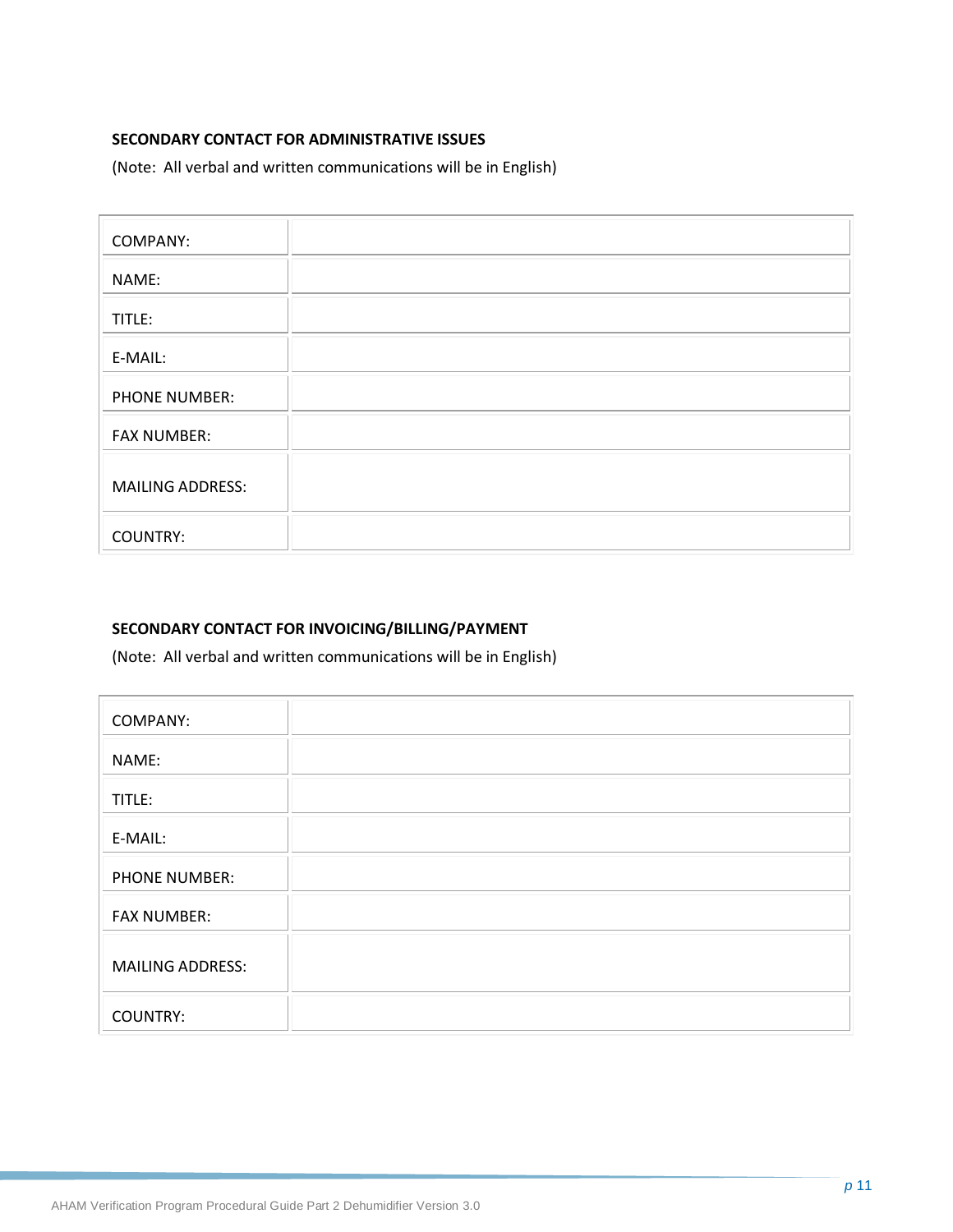# <span id="page-17-0"></span>**APPENDIX B: AHAM DEHUMIDIFIERS VERIFICATION PROGRAM CHALLENGE REQUEST FORM**

**Date of Request:**

**Brand Name: Model Number: Model Number:** 

**Manufactured By: Manufactured For:** 

| Reason for Challenge (check all that apply): | <b>Required Information for Submittal</b>      |
|----------------------------------------------|------------------------------------------------|
| <b>Product Capacity</b>                      | Reason for challenge                           |
| $(5.5.2$ applies)                            | Test data or calculations to support challenge |
| <b>Integrated Energy Factor</b>              | Reason for challenge                           |
|                                              | Test data or calculations to support challenge |
|                                              |                                                |
|                                              |                                                |
|                                              |                                                |
|                                              |                                                |
|                                              |                                                |

| <b>Participant Approval</b> |  |
|-----------------------------|--|
| <b>AHAM Approval</b>        |  |
| <b>Laboratory Approval</b>  |  |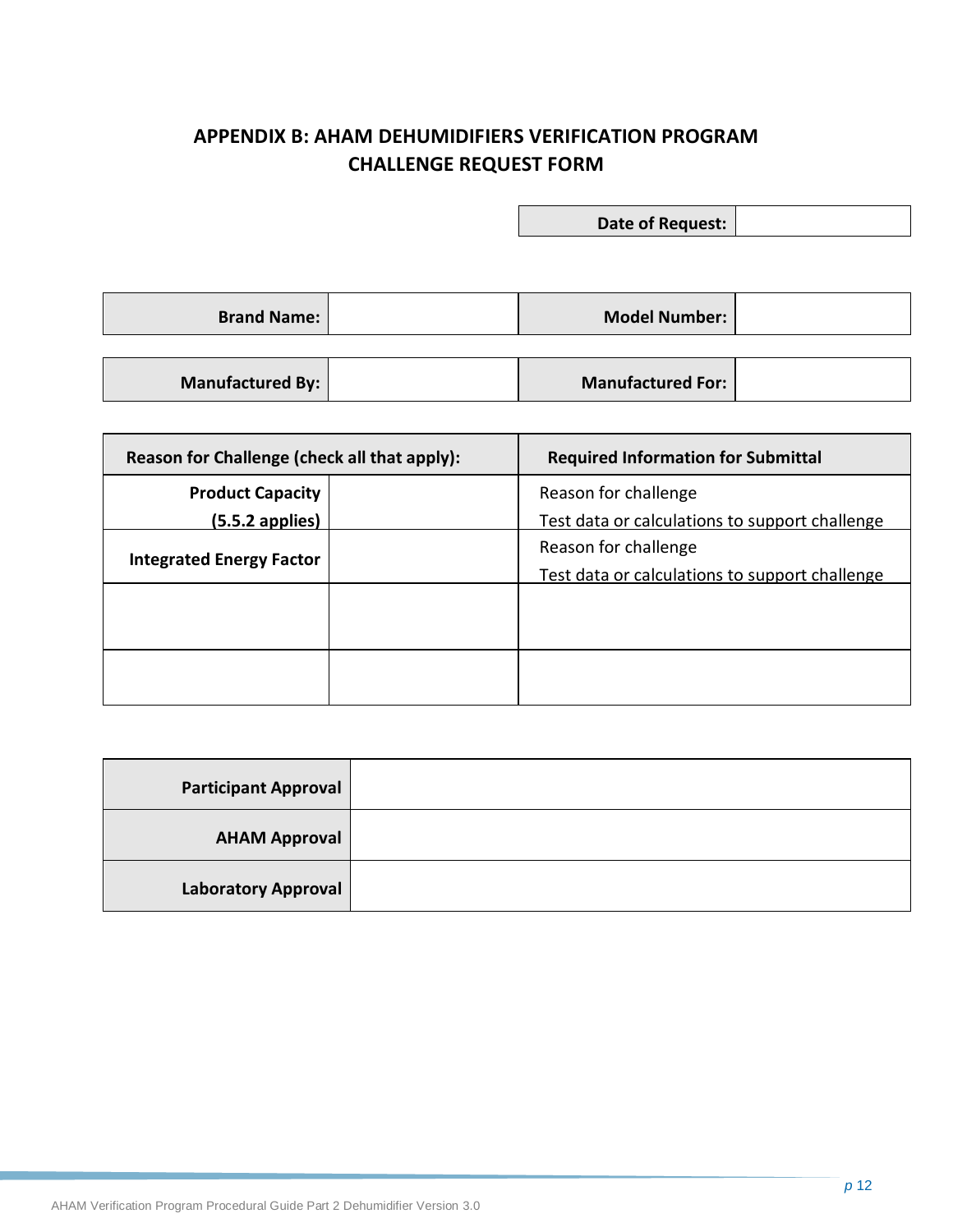# **APPENDIX C: EXAMPLE PROGRAM PRODUCTION SURVEY**

<span id="page-18-0"></span>

| TO:               | Dehumidifiers Verification Program Participants                |
|-------------------|----------------------------------------------------------------|
| <b>FROM:</b>      | Randy Cooper, Vice President, Technical Operations & Standards |
| CA:               | <b>Charles Samuels</b>                                         |
| RE:               | <b>CERTIFIED PRODUCTION SURVEY</b>                             |
| <b>ACTIONS</b>    | (1) Confirm receipt to AHAM (amartin@aham.org) upon delivery.  |
| <b>REQUESTED:</b> | (2) Complete and return to AHAM (accounting@aham.org)          |

The AHAM Dehumidifiers Verification Program requires that participants in the program complete a Certified Production Survey annually so that testing and participation fees for the upcoming calendar year can be accurately determined. The information provided in the survey is kept confidential within AHAM.

Attached is a survey sheet to be completed with your actual certified sales volume and number of ENERGY STAR® qualified Basic Models of Dehumidifiers for the twelve-month period of July 1, (PREVIOUS YEAR) through June 30, (CURRENT YEAR). Participants will be required to pay the initial estimated testing fees at the beginning of each program year. Participation fees will be invoiced quarterly during the calendar year based on the fees shown on the attached survey form.

Please note that Officer Verification is required to verify all figures reported to AHAM Verification Programs for accuracy and completeness.

As indicated on the INSTRUCTIONS sheet (page 2), please:

- 1. Confirm receipt of this form to Angela Martin [\(amartin@aham.org\)](mailto:amartin@aham.org) upon delivery; and
- 2. Complete and return the enclosed confidential survey and Officer Verification (pages 3 & 4) to AHAM's Accounting Department: [Accounting@aham.org](mailto:Accounting@aham.org)

*The Production Surveys are due within thirty (30) business days from the date it was sent to the Participant or as agreed to with the Participant.*

If you believe that the survey should be directed to someone else within your organization, please forward the survey to that individual and immediately notify Jessica Bibins via e-mail at [jbibins@aham.org.](mailto:jbibins@aham.org) Thank you for your cooperation.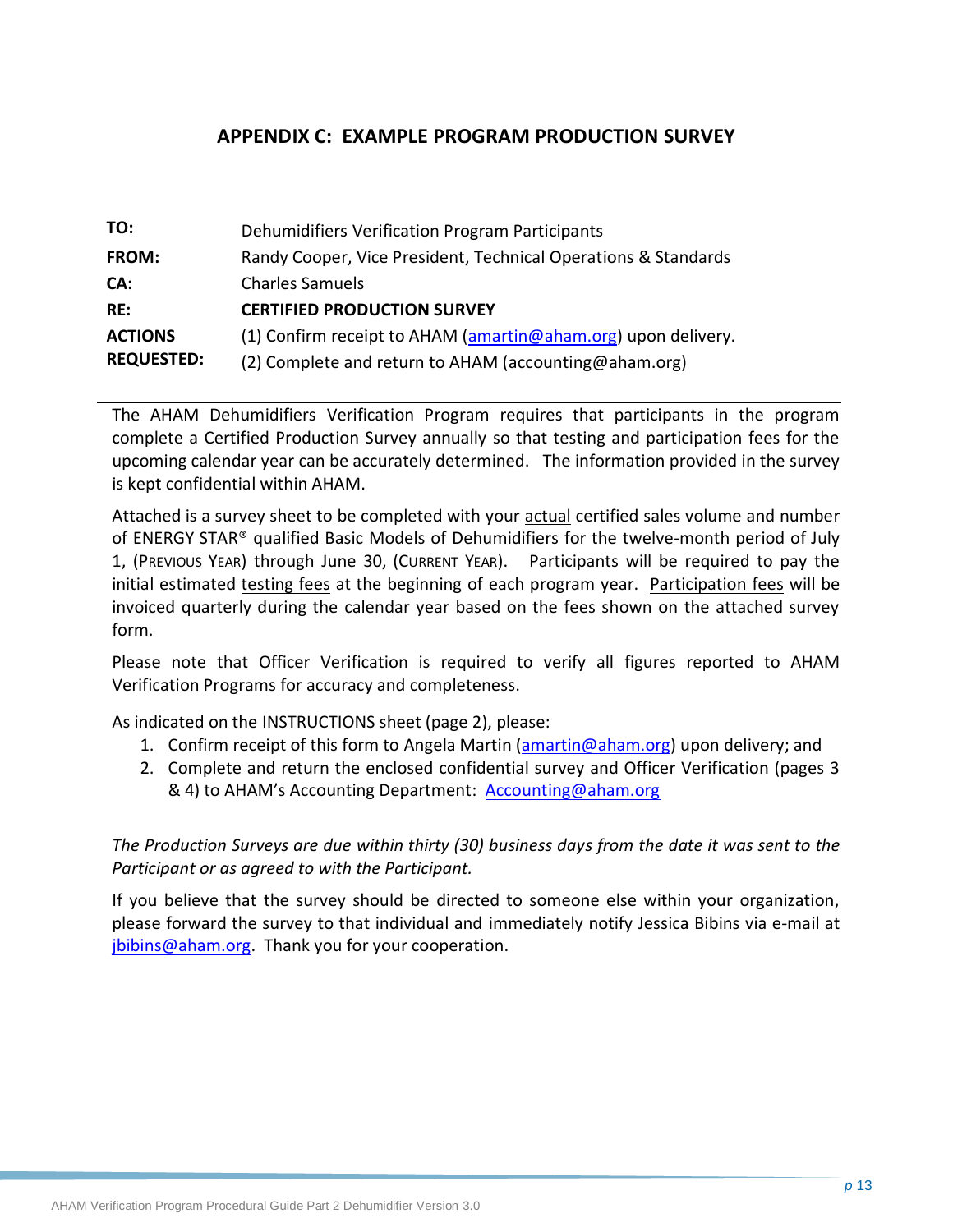#### **INSTRUCTIONS**

- 1. Review instructions and Guidelines.
- 2. Fill out Certified Production Survey as described on the form.
- 3. Review Billing Information.
- 4. Have an officer execute the Officer Verification Form.
- 5. Return Certified Production Survey and Officer Verification Form to:

AHAM Accounting Department Association of Home Appliance Manufacturers 1111 19<sup>th</sup> Street NW Suite 402 Washington, DC 20036 FAX: (202) 872 9354 E-MAIL: [Accounting@aham.org](mailto:Accounting@aham.org)

#### **GUIDELINES FOR SOURCED MODEL PRODUCT REPORTING**

Please use the following guidelines to determine which entity involved in a sourcing agreement is responsible for reporting and ensuring payment of the verification program fees.

- 1. All models in production consistent with EPA ENERGY STAR QPL, by a Participant of an AHAM Verification Program are to be included in the Program, regardless of the Original Equipment Manufacturer.
- 2. If a Participant buys product from another Participant, the manufacturing Participant is responsible for the resulting Program fees and must include the sourced models in its own production figures.
- 3. If a Participant buys product from a non-Participant, the Participant is responsible for the resulting Program fees and must therefore include the sourced models in its product figures (i.e., count sourced models as their own production).
- 4. A retailer who is a private brand owner and purchases models from both Participant and non-Participant manufacturers may be a Program Participant. Such a Participant must claim the models manufactured by a non-Participant as its production and will be responsible for all fees associated with these models.
- 5. In the case of an alternative arrangement (i.e., purchasing Participant agrees to pay the Program fees), the purchasing Participant has the ultimate responsibility of ensuring the sourced product production data is properly reported and Program fees are paid.
- 6. ENERGY STAR qualified models sourced from OEM's that are not Licensees of the AHAM Program must be included in the Participants Model Submission Form.